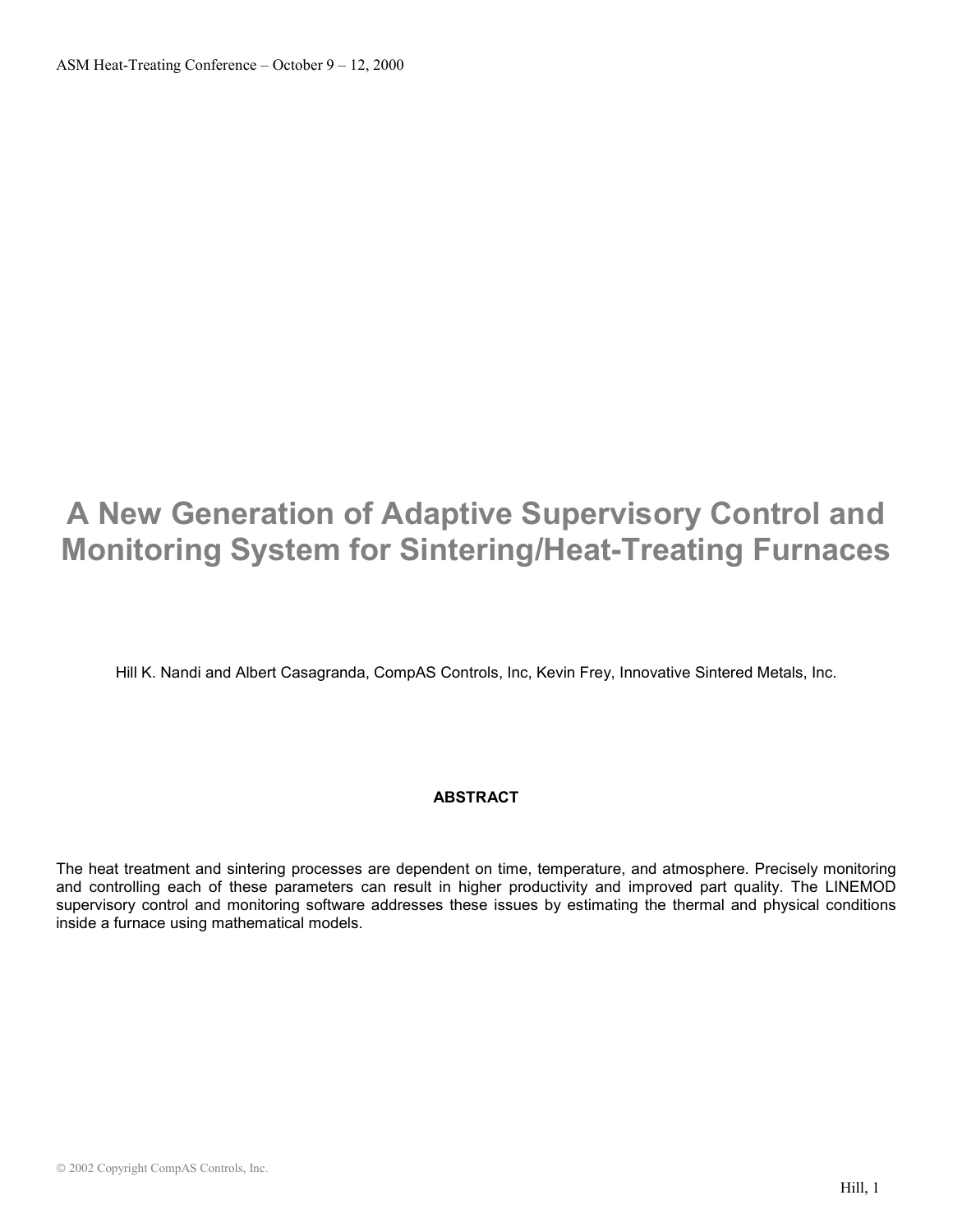#### **Introduction**

 Sintering is a complex process in the production of powder metallurgical (P/M) parts. Important part properties (e.g., density, hardness, strength, etc.) change as a part travels within a continuous belt furnace. Since the final mechanical properties of the parts are direct functions of the heating environment existing in a sintering furnace, monitoring and controlling these parameters are important and essential. In this study we have analyzed the changes in the temperature and density of P/M parts during a sintering operation inside a continuous belt furnace by using LINEMOD™ a new generation supervisory control system. The data from the analysis has been used to calibrate some of the parameters in the predictive model residing inside the supervisory system.

## **LINEMOD™ – new generation of furnace supervisory controls system**

 LINEMOD™ supervisory control system has been designed to control sintering furnace parameters by predicting the part properties as it traverses the furnace length. A "supervisory" system is one used to augment the physical controls on a furnace by performing functions that are otherwise performed by an operator, e.g., specifying set-points and recording process variables. Some of the furnace parameters that need to be controlled in sintering application include temperature, dewpoint, and oxygen and carbon potentials.

 LINEMOD™ includes models for off-line simulation and online control. The off-line model uses a furnace simulator for furnace inputs while the on-line model monitors an actual furnace. Both systems utilize computer-aided design (CAD) descriptions of the parts that enable the models to calculate the thermal conditions inside the specific component being processed. The off-line model enables the furnace or process designers to estimate process variables before the parts are placed in production. The on-line model is responsible for realtime tracking of parts while under production. The unique feature

of the system is its capability to generate set-point parameters using optimization techniques. Moreover, it has the ability to adjust the parameters utilizing statistical process control and adaptive learning.

 The system is a multi-tasking, multi-user software system capable of performing charge scheduling, product tracking, communication, mathematical modeling, adaptive learning, data collection, and, report generation.

 In order for the LINEMOD™ system to control and monitor a furnace, it needs to be configured and interfaced to the level I system (controllers) of an operational furnace and must know the configuration of the parts to be heated. The system must then run the necessary models while tracking the parts as they move through the furnace. The system overview and the data communication path are shown in *Figure 1*.



*Figure 1* LINEMOD™ system overview and communication path diagram

## **Test plan**

 The goal of the following test plan is to establish the dependencies of key parameters in the LINEMOD™ sintering model. The model is mechanism based and includes the effects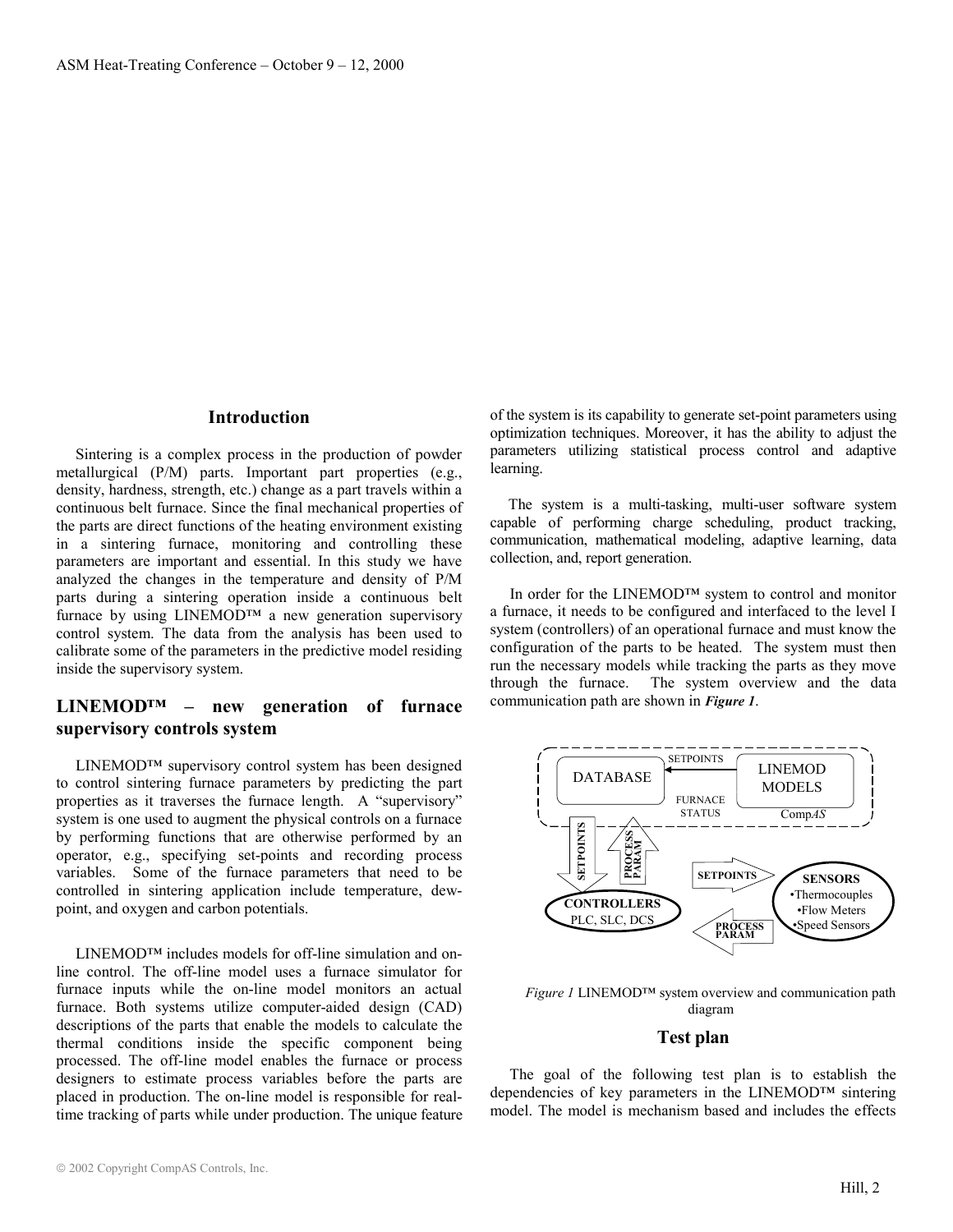#### ASM Heat-Treating Conference – October 9 – 12, 2000

of grain boundary and volume diffusion. The governing equations for each of the micro-mechanical mechanisms are taken from various works by M.F. Ashby [1-2]. These equations relate the time rate of change in the relative density to material properties, powder characteristics, and the driving forces for densification.

 Within this framework the sintering process is divided into two stages due to the very different local geometry of the porosity. In stage I (relative density < 92%) the powder particles just touch and form small necks between each other while the porosity is essentially continuous and open throughout the powder compact. In stage II (relative density  $> 92\%$ ) the pores are mainly closed and the material is basically a solid with isolated pores.

 Currently, LINEMOD™ uses estimates for the material properties taken from literature and typical iron powder characteristics. These values need to be determined more exactly using a small set of well controlled sintering experiments and metallography if available.

 The sintering experiments should be conducted using identical parts of the same green density. These specimens should be sintered in groups  $(\sim 5{\text -}10 \text{ parts each})$  changing the furnace operating conditions in a systematic way. The relative density before and after sintering should be measured and averaged for each of the groups. This data and the mean particle size determined from metallography will be used to calibrate the LINEMOD™ sintering model. Note that all other furnace parameters (delubing temperature, atmosphere, cooling conditions, etc.) should be held as constant as possible during the tests.

#### **Mathematical modeling**

 The mathematical model used in the LINEMOD™ system is key to predicting the physical and metallurgical transformation in the parts. In order to monitor or predict the changing parameters inside the part, the system has to generate a boundary condition profile inside the furnace and run finite element models to calculate the part parameters.

**Profile Generation:** The process of generating a continuous boundary condition is termed as "profile generation." In this process the system reads the actual data points from the sensors located at various locations along the furnace length. These points are then fitted with a curve from one end of the furnace to the other. Providing sufficient sensors to measure real data will guarantee an accurate profile. A typical temperature profile is illustrated in Figure 2:



*Figure 2* Typical furnace temperature profile

 **Governing Equation:** The continuum problems that are solved by the LINEMOD math model for heat transfer and diffusion calculations are usually formulated in terms of governing partial differential equations. For heat transfer, mass diffusion and fluid flow problems, which arise in the analysis of conduction, diffusion, and convection processes; can be represented by a general transport equation [4] as shown below:

$$
\gamma \frac{\partial \phi}{\partial t} + \beta \nabla \cdot (\nu \phi) - \nabla \cdot (\Gamma \nabla \phi) - \frac{ds}{dt} = 0 \qquad (1)
$$
  
where:

 $\phi$ : is the unknown parameter

t : is the time

 $\gamma$ ,  $\beta$ ,  $\Gamma$  : are known specific properties

v : is the velocity vector

*dt ds* : is a volumetric source rate

 **Boundary Conditions:** In addition to the governing differential equations, the appropriate boundary conditions must be specified to complete the formulation of the problem. The three types of boundary conditions that are used in the models are:

 $\phi = \phi_p$  (2) is the boundary condition of first kind

 $-\Gamma \nabla \phi \bullet n = q_p$  (3) is the boundary condition of second kind, where  $q_p$  is the normal component of flux

 $-\Gamma \nabla \phi \cdot n = h(\phi - \phi_c)$  (4) is the boundary condition of third kind, where  $h$  is the convection coefficient.

 **Initial Condition:** The problem needs to be provided with an appropriate initial condition. The form of the initial condition should be

$$
\phi = \phi_0 \tag{5}
$$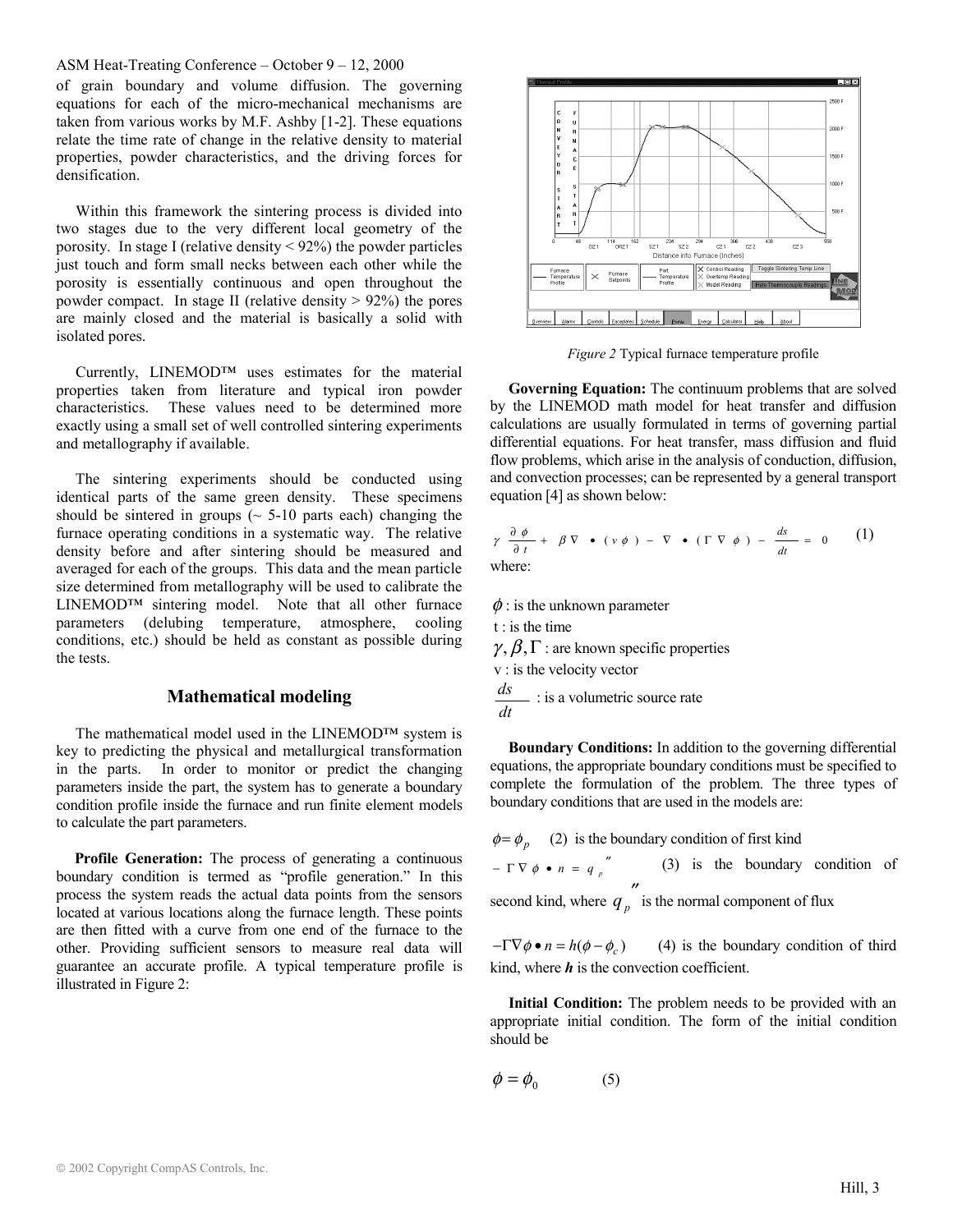ASM Heat-Treating Conference – October 9 – 12, 2000

 **Data Property:** The property data that are used in the above equations are a function of temperature that are pre-determined and stored into a database.

 **Finite Element Method:** This method transforms the continuum problem to a set of algebraic equations either by variational principles or, preferably the Galerkin method [5].

 **Density Model:** Sintering is the process of densification for a powder compact achieved through heating. The high temperatures (usually greater than one-half the melting temperature) activates diffusive mechanisms which cause a powder to densify. A sintering model, originally developed by Ashby, including the effects of grain boundary and volume diffusion has been implemented in this new generation supervisory furnace control system. The model also accounts for the generally accepted stages of sintering that reflect large changes in the shape and distribution of the porosity in the powder compact.

 Following the conventions used by Ashby, as the initial powder packing densifies, the nature of the porosity changes. Stage I ( $\Delta \le 0.92$ ) is characterized by long interconnected channels of porosity and the necks between particles are still distinct. Stage II ( $\Delta > 0.92$ ) is typically considered to have individual, isolated porosity and the necks between particles are not distinguishable.

 The driving force terms for the above sintering mechanisms within each stage are defined below. These equations are then used to develop expressions for the densification of the powder compact. Therefore, the driving force equation for stage I is given by

$$
\widetilde{F}_1 = \left[ (P - P_o) + 3\Delta^2 \left( \frac{2\Delta - \Delta_o}{1 - \Delta_o} \right) \frac{\gamma}{R} \right] \frac{\Omega}{kT}
$$
(6)

where

 $P =$  Applied pressure (normally zero during sintering)

 $P_{\Omega}$  = Atmospheric pressure

 $\Delta$  = Relative density

 $\Delta$ <sub>o</sub> = Initial relative density

- *γ* = Surface free energy
- $R =$  Particle radius
- $\Omega$  = Atomic volume
- $k = Boltzmann's constant$
- $T =$ Absolute temperature

Similarly, the driving force equation for stage II is

$$
\widetilde{F}_2 = \left[ (\mathbf{P} - \mathbf{P}_i) + 2 \left( \frac{6\Delta}{1 - \Delta} \right)^{1/3} \frac{\gamma}{R} \right] \frac{\Omega}{kT}
$$
(7)

where

#### $P_i$  = Internal pore pressure

 The overall densification rate of a powder compact can then be expressed using the driving force terms. The densification rate is derived by calculating the rate of mass diffusion from the particle contact areas to either the free surfaces (stage I) or to closed porosity (stage II). After performing such an analysis, the densification rate for stage I is

$$
\dot{\Delta} = 43 \left( \frac{1 - \Delta_o}{\Delta - \Delta_o} \right) \frac{(\delta D_b + 3 \rho D_v / 4)}{R^3} \widetilde{F}_1
$$
 (8)

where

 $\delta$  = Grain boundary thickness

 $\delta D_h$  = Grain boundary diffusion coefficient

 $\rho = R(\Delta - \Delta_{o})$  = Curvature of the neck between particles  $D_v$  = Volume diffusion coefficient

Again, in a similar fashion, the densification rate for stage II is given as

$$
\dot{\Delta} = \frac{4 ( \delta D_b + 3 r D_v / 4 )}{R^3} \tilde{F}_2
$$
 (9)

where

$$
r = R \left(\frac{1-\Delta}{6\Delta}\right)^{1/3} = \text{Pore radius}
$$

## **Test Performed**

 The tests ware performed at Innovative Sintered Metals in St. Marys, PA. Due to production constraints some of the tests that were planned earlier could not be performed. The tests that were undertaken are explained in the following paragraph.

 The tests were run on a 2 preheat zone, 2 sintering zone and 2 cooling zone continuous furnace. The furnace sketch is shown in Figure 3.



*Figure 3*: Furnace used for the test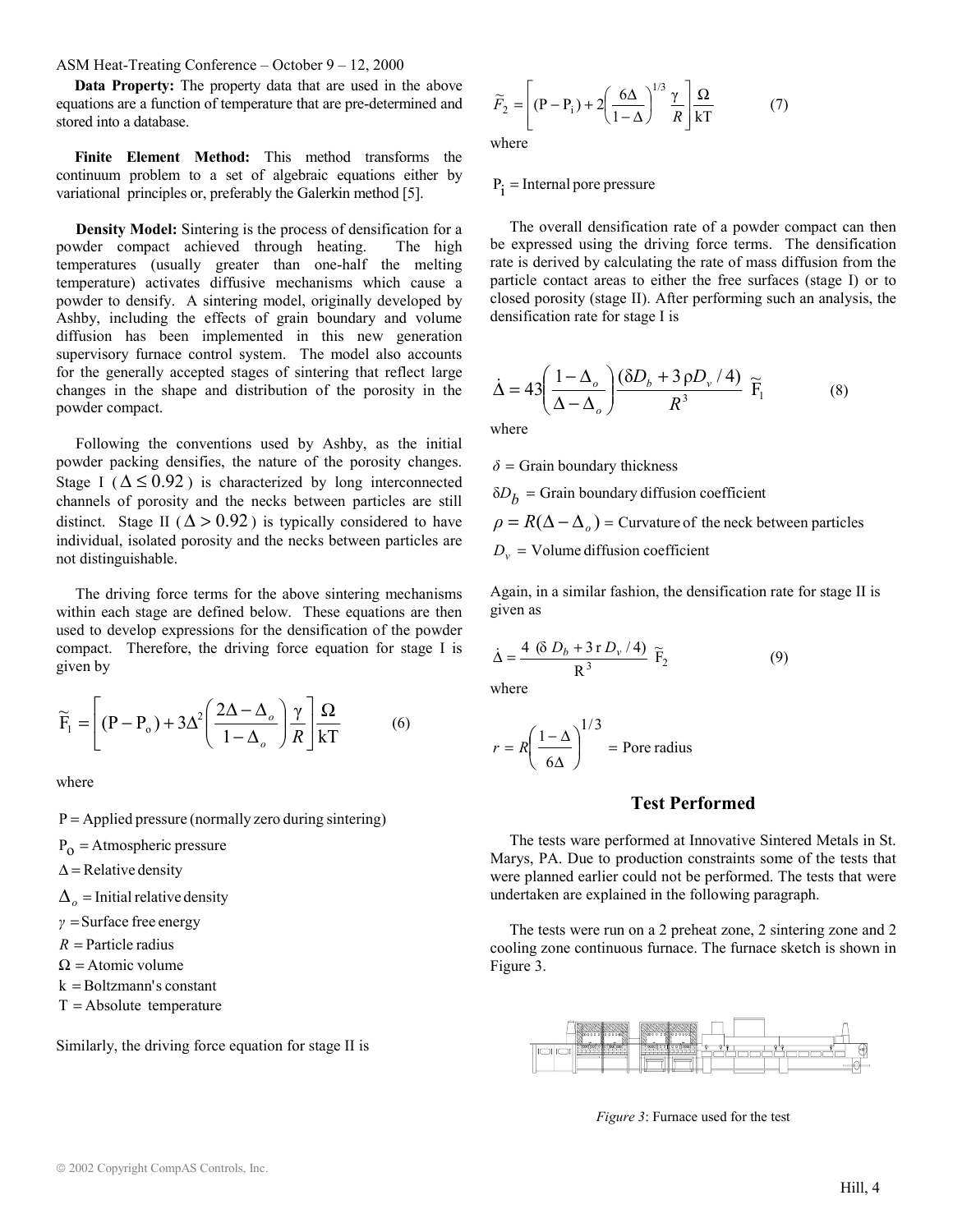### ASM Heat-Treating Conference – October 9 – 12, 2000

 The furnace is equipped with a LINEMOD™ system that enables automatic data gathering and report generation. Before the test, the furnace profile in the LINEMOD™ system was calibrated with actual thermocouples. Eleven slugs (cylindrical shapes) were prepared. The slugs were made out of 3 different powders (FC0208, F0008, 316L-SS). The diameter, height and the density of the slugs were measured and recorded (see Table 1). Two sets of tests were run. In the first set the sintering zones were set at 1127º C and the belt was set at 108 mm/min. In the second test the sintering zones were set at 1132º C and the belt speed was set at 82.6 mm/min. The details of the test settings are summarized in Table 2. LINEMOD<sup>™</sup> system captures the realtime furnace temperature and part temperature profile. The profiles from both the tests are shown in Figure 4. As the slugs came out of the furnace the diameter, height and the density were again measured. The data are shown in Table 3.



*Figure 4*: The furnace temperature and the part temperature profile

## **Computer Simulation**

 The above tests were simulated in the off-line LINEMOD™ software. The data gathered from the sintered slugs and furnace zone temperatures were fed in to the system. The results from the computer runs were recorded and compared with the actual data. More simulation runs were attempted after modifying some of the model parameters. The density data from the actual test and simulations are compared in Table 5.

### **Analysis and Discussions**

 From the data it is evident that some of the key parameters of the sintering model have profound effects on the predictions of sintered density for the slugs that were tested. Among the seven parameters, only particle radius and the grain boundary diffusion activation energy have been found to have an effect on the sintered density. From Figure 5 one can see that the density increased from first test (sinter temp: 1127º C, belt speed: 108 mm/min) to second test (sinter temp: 1132º C, belt speed: 82.6 mm/min) for the slugs made out of F0008 powder. One can also notice that the calculated density is much closer to the actual sintered density in case 3 where the particle radius is 2.0E-05 meters. Also in case 4 (grain boundary diffusion activation

energy of 157 KJ/mol.) the calculated density is closer to the actual sintered density. From Figure 6 one can see that for the same parameters the changes in the density are more pronounced for 316L-SS (stainless) than FC0208 or F0008.

## **Conclusion**

 P/M sintering process is dependent on variables such as time, temperature, atmospheric gas composition and flow rate, and production rate. In addition, the parts undergoing the sintering process encounter different temperatures and gas composition at different area of the furnace. From the study it can be concluded that a calibrated model can predict some of the key material properties undergoing sintering process. In this study we have focused on the prediction of density of the sintered material. However, this study can be extended to determine other key parameters e.g., strength, hardness, carbon diffusion etc. LINEMOD™ supervisory control software uses mathematical models for process optimization. This study has been conducted to demonstrate that an on-line system with measured data can tune some of the key model parameters that can be later used for accurate prediction.

**Table 1: Measured data before sintering** 

| Slug # | grade   | pressed | weight | dia    |         | height Volume Density |       |
|--------|---------|---------|--------|--------|---------|-----------------------|-------|
|        |         | ton     | gm     | mm     | mm      | CC                    | gm/cc |
| 1      | FC0208  | 32      | 9.97   | 14.376 | 9.174   | 1.489                 | 6.695 |
| 2      | FC0208  | 32      | 10.01  | 14 376 | 9.233   | 1.499                 | 6.679 |
| 3      | FC0208  | 40      | 10.18  | 14.384 | 9.195   | 1.494                 | 6.813 |
| 4      | FC0208  | 40      | 10.18  | 14.384 | 9 1 9 5 | 1.494                 | 6.813 |
| 5      | F0008   | 20      | 9.78   | 14.389 | 9.731   | 1.582                 | 6.181 |
| 6      | F0008   | 28      | 10.08  | 14 371 | 9441    | 1.531                 | 6.582 |
| 7      | 316L-SS | 40      | 9.00   | 14.379 | 8.585   | 1.394                 | 6.456 |
| 8      | 316L-SS | 40      | 9.22   | 14.379 | 8.763   | 1.423                 | 6.479 |
| 9      | 316L-SS | 28      | 9.18   | 14.371 | 9.268   | 1.503                 | 6.106 |
| 10     | 316L-SS | 28      | 8.95   | 14 371 | 9.025   | 1.464                 | 6.114 |
| 11     | F0008   | 20      | 9.55   | 14.389 | 9.421   | 1.532                 | 6.234 |
|        |         |         |        |        |         |                       |       |

**Table 2: Test settings** 

| Slug # grade |            | belt speed Temp (1) Temp (2)<br>(mm/min) | Zone<br>$(\text{deg } C)$ | Zone<br>$(\text{deg } C)$ | Zone<br>Temp (3)<br>$(\text{deg } C)$ | Zone<br>Temp (4)<br>$(\text{deg } C)$ |
|--------------|------------|------------------------------------------|---------------------------|---------------------------|---------------------------------------|---------------------------------------|
|              |            |                                          |                           |                           |                                       |                                       |
|              | 1 FC0208   | 108.0                                    | 482                       | 635                       | 1059                                  | 1127                                  |
|              | 2 FC0208   | 108.0                                    | 482                       | 635                       | 1059                                  | 1127                                  |
|              | 3 FC0208   | 108.0                                    | 482                       | 635                       | 1059                                  | 1127                                  |
|              | 4 FC0208   | 108.0                                    | 482                       | 635                       | 1059                                  | 1127                                  |
|              | 5 F0008    | 108.0                                    | 482                       | 635                       | 1059                                  | 1127                                  |
|              | 6 F0008    | 108.0                                    | 482                       | 635                       | 1059                                  | 1127                                  |
|              | 7 316L-SS  | 82.6                                     | 482                       | 635                       | 1066                                  | 1132                                  |
|              | 8 316L-SS  | 82.6                                     | 482                       | 635                       | 1066                                  | 1132                                  |
|              | 9 316L-SS  | 82.6                                     | 482                       | 635                       | 1066                                  | 1132                                  |
|              | 10 316L-SS | 82.6                                     | 482                       | 635                       | 1066                                  | 1132                                  |
|              | 11 F0008   | 82.6                                     | 482                       | 635                       | 1066                                  | 1132                                  |
|              |            |                                          |                           |                           |                                       |                                       |